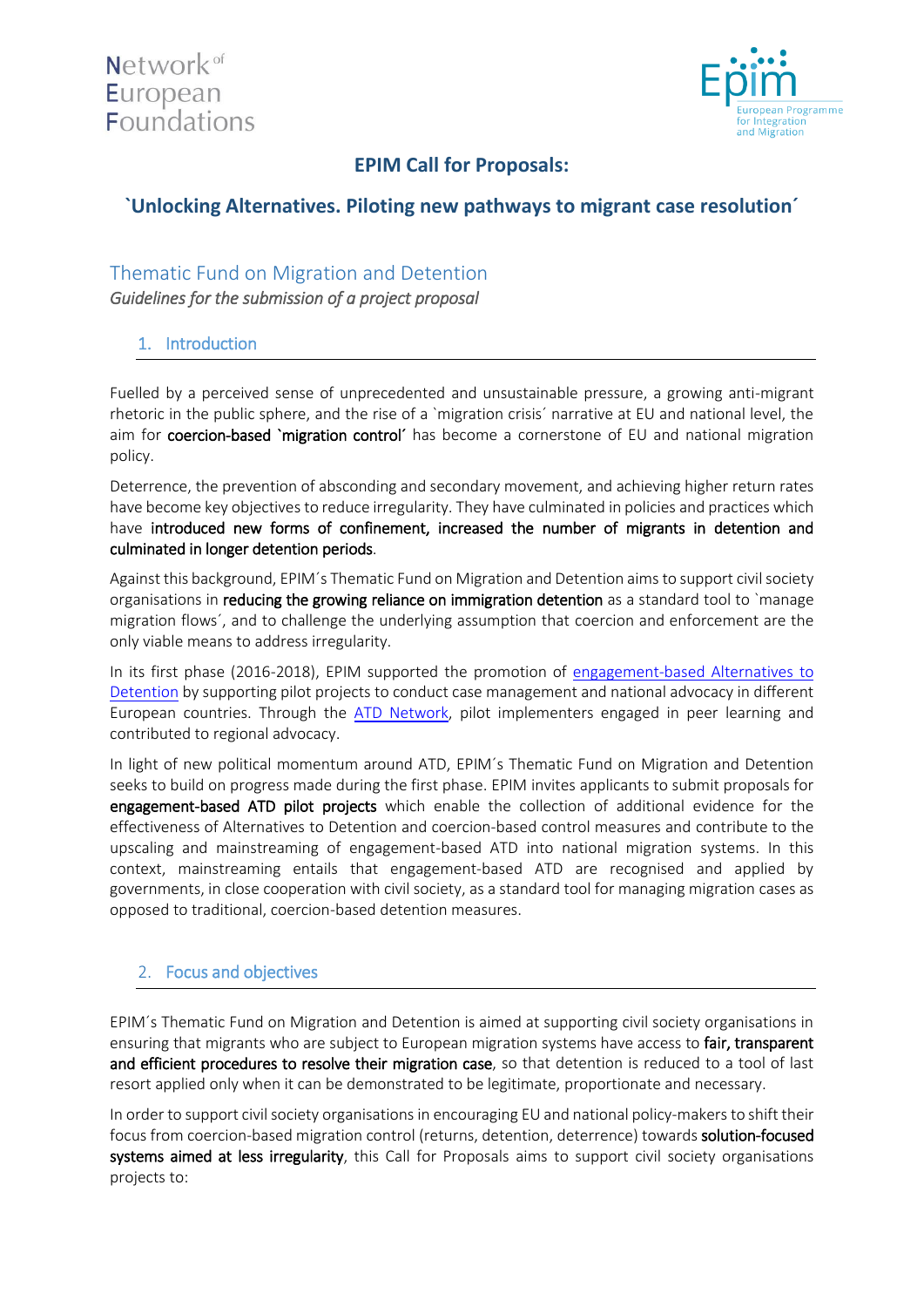- Develop their capacity and expertise to implement case management and become key actors in the promotion of case management-based ATD vis-à-vis authorities, other CSOs and the general public;
- Generate new qualitative and quantitative data regarding the effectiveness of case management-based ATD, and contribute to advocacy and communications at regional level through the ATD Network;
- Constructively engage authorities and other relevant stakeholders through solution-based advocacy and promote the wider use of case management-based ATD in national migration systems in order to reduce irregularity on an effective, non-coercive basis.

## 3. Eligible project proposals

- 1. EPIM will only consider projects which follow an engagement-based case management approach.
- 2. Only a combination of service provision with advocacy and communications-focused activities will be supported.
- 3. The project should be implemented in an EU Member State (including the UK).
- 4. Applications for stand-alone trainings and conferences, or individual academic study/research/ travel are not eligible.
- 5. Funds cannot be provided for physical capital projects.
- 6. English is the working language of EPIM. Only well-presented and clear applications in English will be accepted. Furthermore, the organisation's staff communicating with the EPIM Secretariat and representing the grantees in EPIM's capacity and network development programmes will be expected to work in English.
- 7. The currency of the budget proposals must be established in Euros.

### 4. Selection criteria

Eligible applications will be reviewed on the basis of the criteria outlined below:

- Alignment with the key objectives of the call for proposals (see section 2): Project proposals must clearly explain how they will contribute to achieve these objectives. Objectives of all project proposals must be broken down to a realistic and tangible set of outcomes to be achieved within the proposed timeframe.
- Target geography: Applicants should make a clear case for the relevance of developing an ATD pilot in their national context, both with regards to the prevalence of detention and with regards to political opportunities for building constructive links with authorities in the promotion of ATD.
- Case management methodology: Applicants should demonstrate a solid understanding of case management and outline a clear methodology for applying case management in a holistic way, which systematically works towards case resolution.
- Solutions-based advocacy: Applicants should clearly outline how they envisage to embed their case management approach in a broader advocacy strategy aimed at decreasing the government´s reliance on detention. Concept notes should indicate how applicants envisage to build and strengthen partnerships with authorities and other stakeholders, and how these can contribute to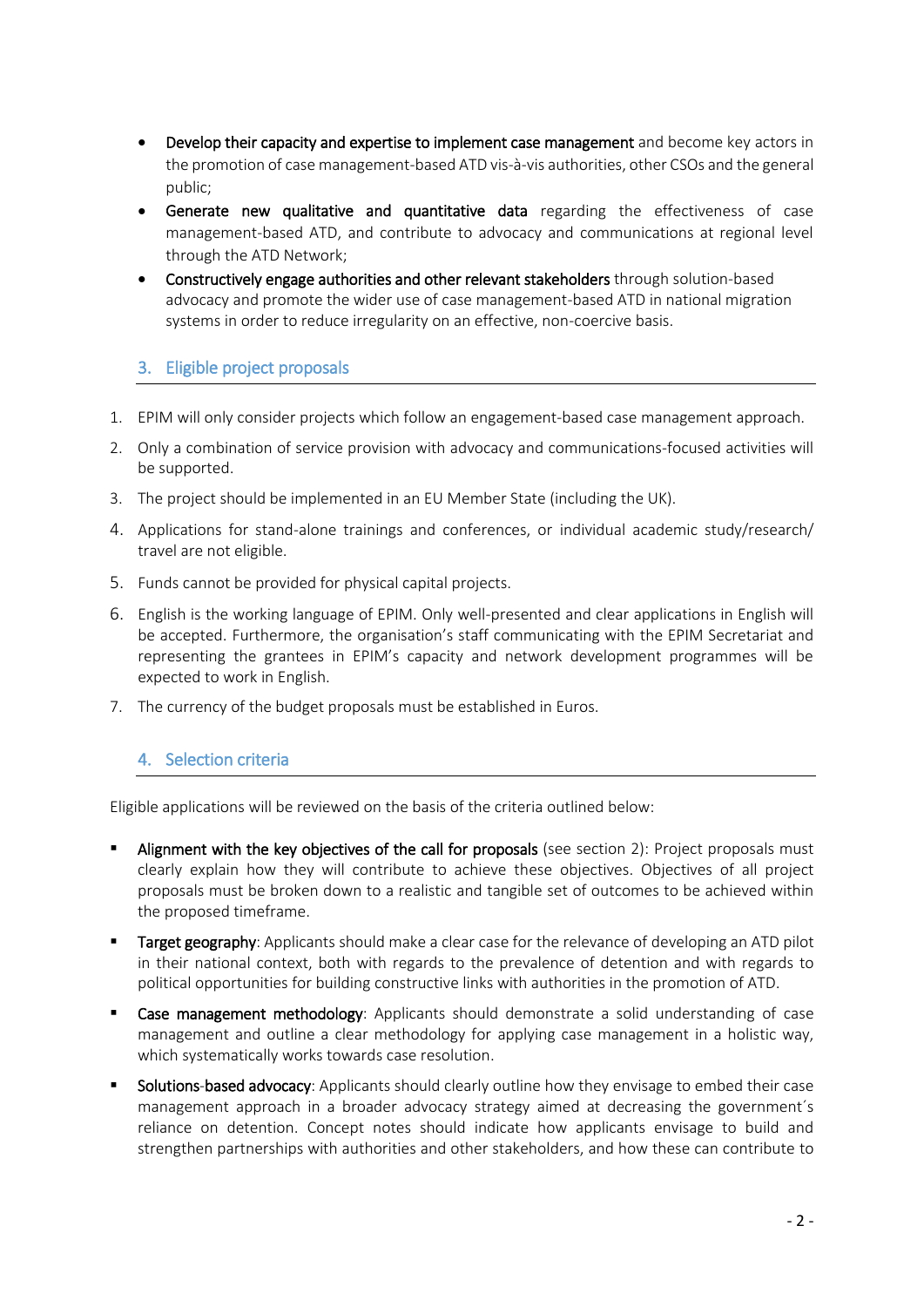ensuring that the piloted approach is taken up, scaled and/or mainstreamed in local or national contexts.

- **Effective communication strategy:** Projects should be designed around a strong communications strategy, which applies from the very outset of the planning of the project and its implementation. Applicants should describe:
	- o Who are the audiences that need to be reached and which of these can realistically be reached by the organisation(s)?
	- o What is the core message? How can it be reframed to target different audiences?
	- o Which communication channels can be used to reach these audiences? What type of content can be shared to achieve reaching the relevant audience?
	- o Who can be partners/allies/spokespeople in our communications? Who among the partners is best placed to communicate on what?
- Monitoring and evaluation: A clear impact statement and key indicators for monitoring and evaluation of the project must be included. Outcomes should be targeted and linked to ongoing or upcoming legislative developments and political agendas or to concrete changes in practice.
- Financial sustainability: Co-funding from other sources (public or private) is desirable but not mandatory. All applicants should clearly outline how their advocacy and fundraising strategies aim to unlock (co-)funding from public and/or private sources during and/or beyond the project timeframe, in order to ensure that the implementation of engagement-based ATD is continued in their national context beyond the project timeframe.
- **Ualue/need for EPIM funding:** The need for private funding opposed to EU funding or other sources of funding should be demonstrated.

## 5. Duration of projects

The project begins after the signature of the project contract at a time agreed on with EPIM. Projects should have a duration of at least 24 months.

#### 6. Budget

Projects may be proposed for up to 120,000 EUR.

### 7. How to apply

The application process consists of two stages: a concept note stage and a full proposal stage. The process is slightly different for organisations which are currently funded by EPIM for an ATD pilot project and for other organisations:

#### For organisations currently funded by EPIM for an ATD pilot project:

Applicants are invited to submit Concept Notes by 4 April 2019. Site visits will be carried out in the second half of February/first half of March. The EPIM Selection Committee will review applications in mid-April. Selected candidates will be asked to submit full project proposals in the second half of April. Grant decisions will be made known, and grant agreements signed, by the end of April. Projects can start as of May 2019.

#### For other applicants:

Applicants are invited to submit Concept Notes by 4 April 2019. The Selection Committee will review applications in mid-April. Site visits will be carried out to shortlisted candidates in the second half of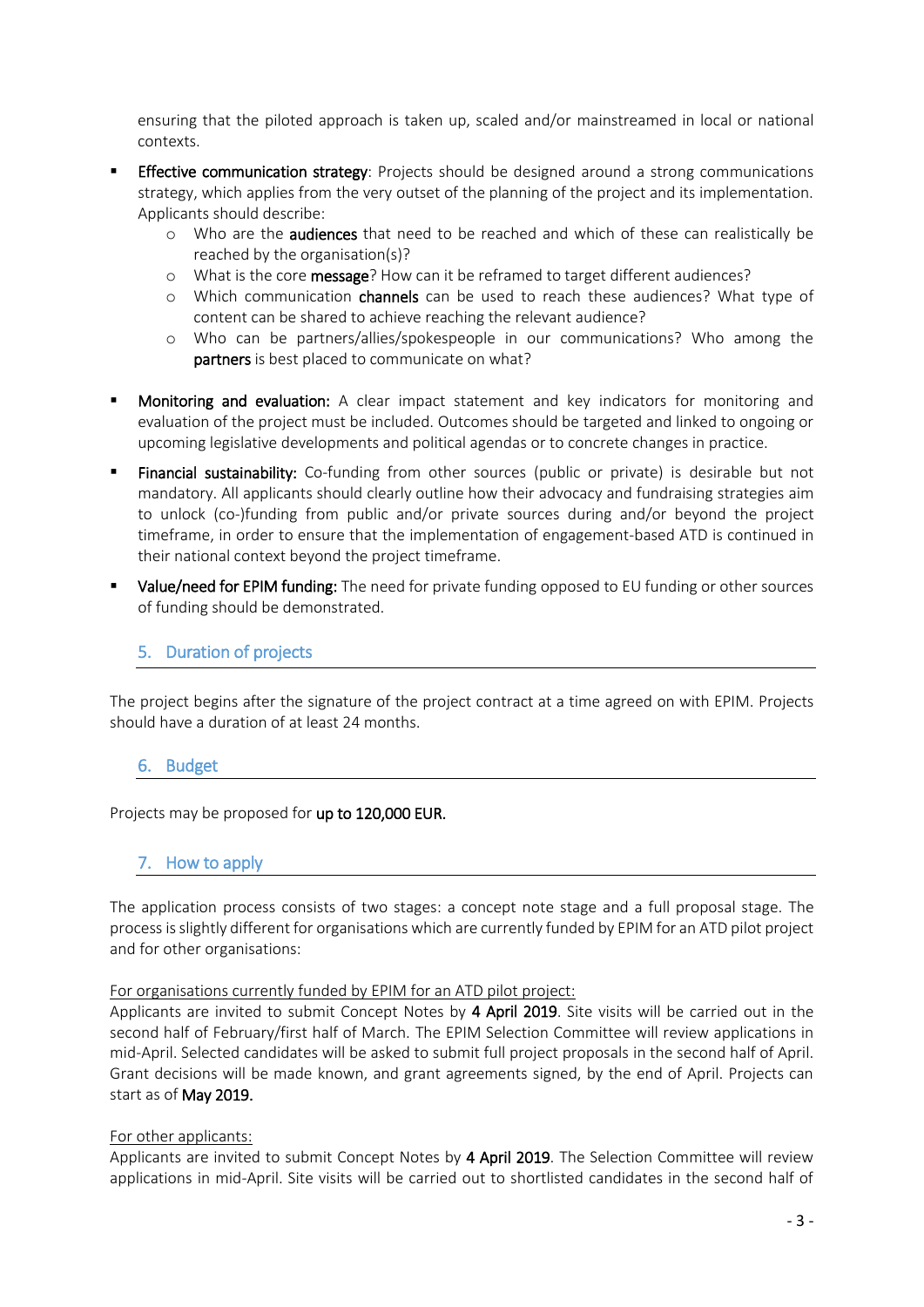April/first half of May. Based on the site visits, the Selection Committee will make a final selection in mid-May. Selected candidates will be asked to submit full project proposals in the second half of May. Grant decisions will be made known, and grant agreements signed, by the end of May. Projects can start as of June 2019.

## 8. Review and decision-making

All submitted applications will be reviewed by EPIM for compliance with administrative and eligibility criteria. If an application does not include all required information or supporting documents, EPIM will notify the applicant to complete the proposal by submitting the missing documents in due time.

Each application that meets the administrative and eligibility criteria will be reviewed according to the Selection Criteria.

Decisions on grants are the exclusive discretionary competence of the EPIM Selection Committee, made up of members of the Foundations involved in the Thematic Fund. Applicants will be informed about the decision by email. In addition, all accepted applications will be announced on the EPIM website. Grantees may be asked to provide clarifications or to make amendments to their proposals before grant agreements are drafted and signed.

### 9. Questions

Please refer to the EPIM Secretariat with any questions you might have. EPIM Programme Officer [Stephan Burger](mailto:stephan.burger@epim.info) is coordinating this Call for Proposals.

### 10. Timeline

### For organisations currently funded by EPIM for an ATD pilot project

| 15 February 2019                                   | Launch of Call for Proposals                                                                                          |
|----------------------------------------------------|-----------------------------------------------------------------------------------------------------------------------|
| half<br>2nd<br>οf<br>February/1st half of<br>March | Site visits                                                                                                           |
| 4 April 2019                                       | Deadline for submission of concept notes                                                                              |
| Mid-April 2019                                     | EPIM reviews concept notes                                                                                            |
| 2nd half of April 2019                             | Selected candidates submit full project proposals                                                                     |
| End of April 2019                                  | Communication of grant decisions, amendments to project<br>proposals (as appropriate) and signing of grant agreements |
| May 2019                                           | Project(s) start                                                                                                      |